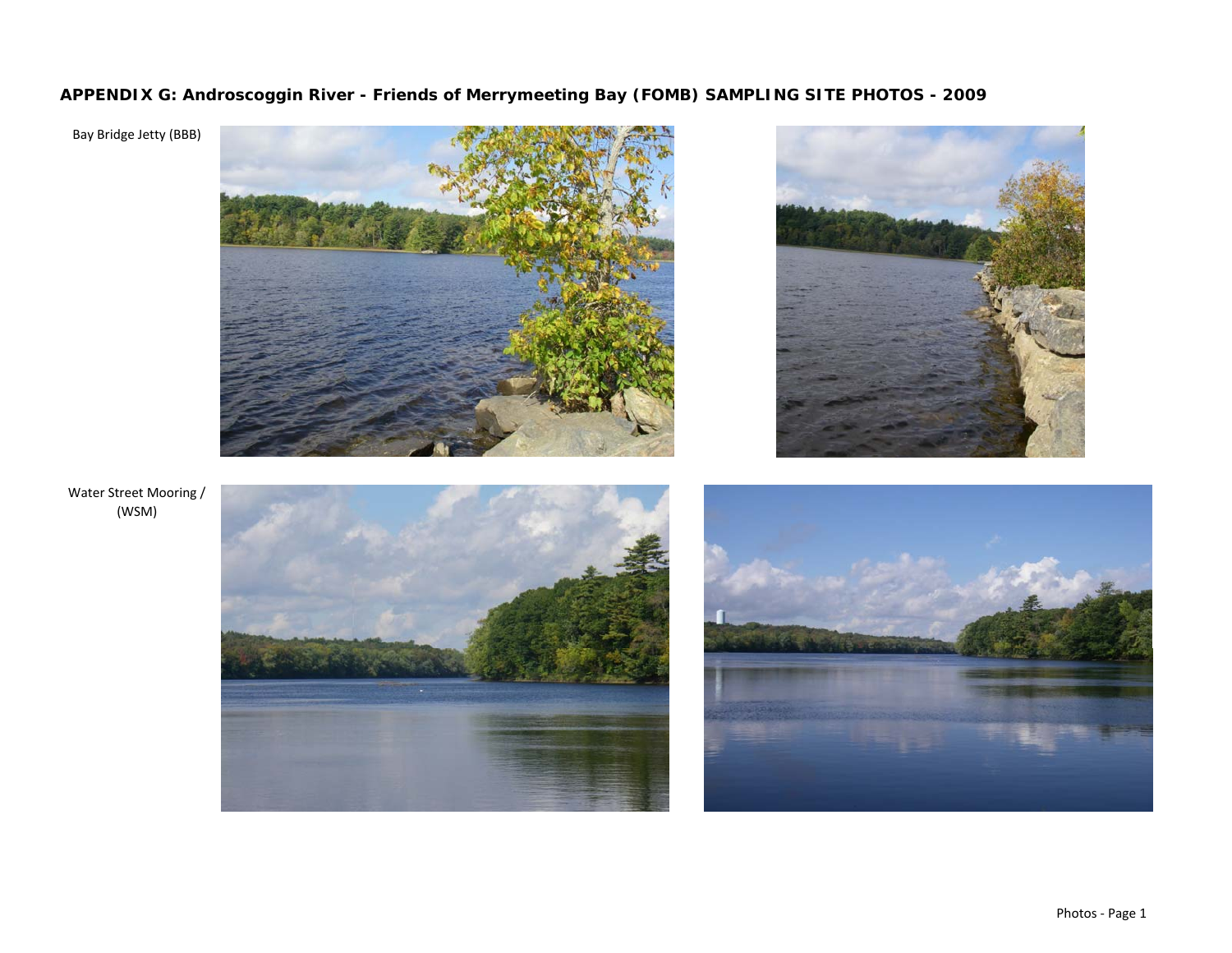Brunswick Canoe Mooring (BCM)

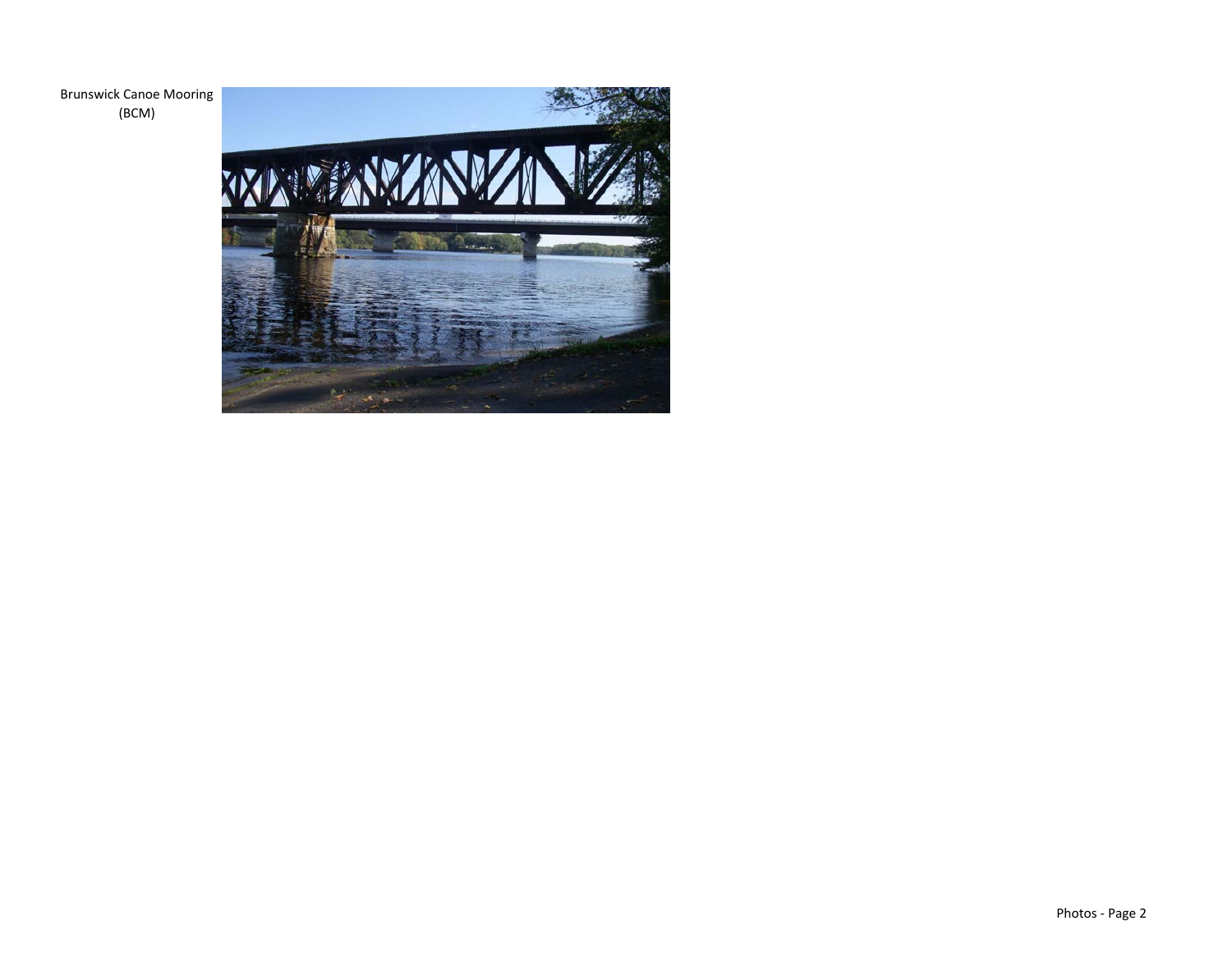| APPENDIX G: Androscoggin River - Friends of Merrymeeting Bay (FOMB) SAMPLING SITE LOCATION FORM DATA |                           |                          |                                         |                           |                     |                    |                           |                   |                                                          |                                                                      |                                        |                                                                             |                                                                       |                                                                       |                    |
|------------------------------------------------------------------------------------------------------|---------------------------|--------------------------|-----------------------------------------|---------------------------|---------------------|--------------------|---------------------------|-------------------|----------------------------------------------------------|----------------------------------------------------------------------|----------------------------------------|-----------------------------------------------------------------------------|-----------------------------------------------------------------------|-----------------------------------------------------------------------|--------------------|
|                                                                                                      |                           |                          |                                         |                           |                     |                    |                           |                   |                                                          |                                                                      |                                        |                                                                             |                                                                       |                                                                       |                    |
|                                                                                                      | <b>DEP ID# Station ID</b> | <b>River/Stream Name</b> | <b>Site Name</b>                        | <b>Town</b>               | <b>UTM Northing</b> | <b>UTM Easting</b> | <b>GPS Model Accuracy</b> |                   | Pollution                                                | Riparian                                                             | <b>Canopy Cover</b>                    | <b>Channel Width</b>                                                        | Mid-Channel                                                           | <b>Primary Bottom</b>                                                 | Secondary          |
|                                                                                                      |                           |                          |                                         |                           |                     |                    |                           | (f <sub>t</sub> ) | <b>Issues</b>                                            | Disturb. Y/N                                                         |                                        |                                                                             | Depth                                                                 | Type                                                                  | <b>Bottom Type</b> |
|                                                                                                      |                           |                          |                                         |                           |                     |                    |                           |                   |                                                          |                                                                      |                                        |                                                                             |                                                                       |                                                                       |                    |
|                                                                                                      |                           |                          |                                         |                           |                     |                    |                           |                   |                                                          |                                                                      |                                        |                                                                             |                                                                       |                                                                       |                    |
|                                                                                                      |                           |                          |                                         | Must be in NAD83 or WGS84 |                     |                    |                           | Y/N               |                                                          | $0-20%$<br>$20-40%$<br>$40-60%$<br>$60-80%$<br>$80-100%$<br>ភ្និតទូត | (Feet or Meters/Estimated or Measured) |                                                                             | 1)Fines 2)Sand<br>3) Boulder 4) Gravel<br>5)Cobble<br>6)Bedrock/Ledge | 1)Fines 2)Sand<br>3) Boulder 4) Gravel<br>5)Cobble<br>6)Bedrock/Ledge |                    |
|                                                                                                      |                           | Androscoggin River       | Bay Bridge Jetty (BBB)                  | Brunswick?                | 4865146             | 428555             | Garmin 12                 | 15                | None obvious                                             | N                                                                    |                                        | 2 adjacent channels; $634$ ft + 1485 ft =<br>2119 ft total (GIS estimation) | approx. 2 m                                                           | unknown (deep)   unknown (deep)                                       |                    |
|                                                                                                      |                           | Androscoggin River       | Water Street Mooring /<br>(WSM)         | Brunswick?                | 4863666             | 423506             | Garmin 12                 | GIS               | Some lawn<br>present<br>(nutrients?)                     | (some lawn)                                                          |                                        | 872 ft (GIS estimation)                                                     | $3 - 4 m$                                                             | unknown (deep) unknown (deep)                                         |                    |
|                                                                                                      |                           | Androscoggin River       | <b>Brunswick Canoe</b><br>Mooring (BCM) | Topsham?                  | 4862919             | 421568             | Garmin 12                 | GIS               | Maybe some<br>minor parking<br>lot runoff /<br>sediment. | N                                                                    | <b>I</b>                               | 610 (GIS estimation)                                                        | 4 m                                                                   | unknown (deep)   unknown (deep)                                       |                    |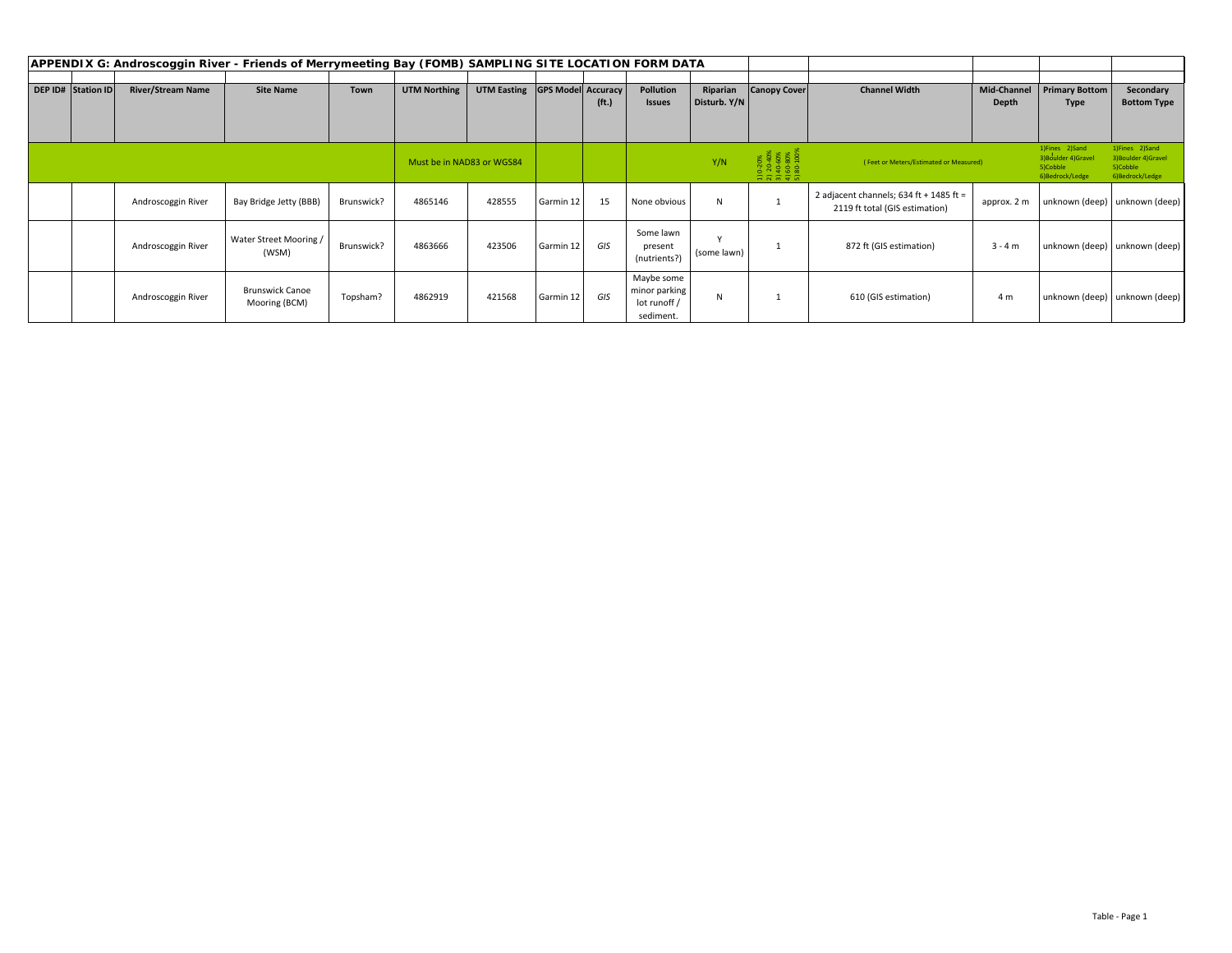| APPENDIX G: Androscoggin River - Friends of Mer |                    |                          |                                         |                                          |                                                                                                                      |                                                                                       |                                                                           |                                                                                                          |                                     |                                                                                                        |                                                 |                                                                       |
|-------------------------------------------------|--------------------|--------------------------|-----------------------------------------|------------------------------------------|----------------------------------------------------------------------------------------------------------------------|---------------------------------------------------------------------------------------|---------------------------------------------------------------------------|----------------------------------------------------------------------------------------------------------|-------------------------------------|--------------------------------------------------------------------------------------------------------|-------------------------------------------------|-----------------------------------------------------------------------|
|                                                 | DEP ID# Station ID | <b>River/Stream Name</b> | <b>Site Name</b>                        | Dominant<br>Riparian<br>Vegetation       | <b>Horizontal Sampling</b><br><b>Position</b>                                                                        | <b>Vertical Sampling</b><br><b>Position</b>                                           | <b>Center of Flow?</b>                                                    | <b>Sampling Approach</b>                                                                                 | <b>DO Sampling</b><br><b>Method</b> | <b>Site Location Description</b>                                                                       | Date Site Was<br>Initially<br><b>Documented</b> | <b>Date Site Description</b><br><b>Was Updated</b><br>(if applicable) |
|                                                 |                    |                          |                                         | 1) Wetland 2) Grass 1) Middle 2) Thalweg | 3) Shrub 4) Mixed Succ. 3) Outside of Bend, Edge<br>5) Mature Trees 6) Ferns 4) Dock 5) Constricted area<br>6)Bridge | 1) Mid-depth<br>2) Half Arms Length (1 1/2 ft.)<br>3) Depth profile (1 m. increments) | Y/N                                                                       | 1) Wading 2) Bridge/Culvert 3) 1) Weighted Sampler<br>Extension Pole 4) Boat 5) 2) Direct Probe<br>Reach | 3) Kit                              |                                                                                                        |                                                 |                                                                       |
|                                                 |                    | Androscoggin River       | Bay Bridge Jetty (BBB)                  | -5                                       | edge/tip of jetty                                                                                                    | 1 (because water $<$ 3 m)                                                             | Not exactly (though SAP<br>was approved by Barry<br>Mower and VRMP staff) |                                                                                                          |                                     | In Brunswick, take Old Bath Rd. to<br>Driscoll Rd. to Bay Bridge Rd., then walk<br>down path to Jetty. | 9/29/2009                                       |                                                                       |
|                                                 |                    | Androscoggin River       | Water Street Mooring /<br>(WSM)         |                                          |                                                                                                                      |                                                                                       |                                                                           |                                                                                                          |                                     | Near canoe launch.                                                                                     | 9/29/2009                                       |                                                                       |
|                                                 |                    | Androscoggin River       | <b>Brunswick Canoe</b><br>Mooring (BCM) | 5                                        |                                                                                                                      |                                                                                       |                                                                           |                                                                                                          |                                     | Near Brunswick Canoe Portage. Drive<br>to access point from Mill St. in<br>Brunswick.                  | 9/29/2009                                       |                                                                       |